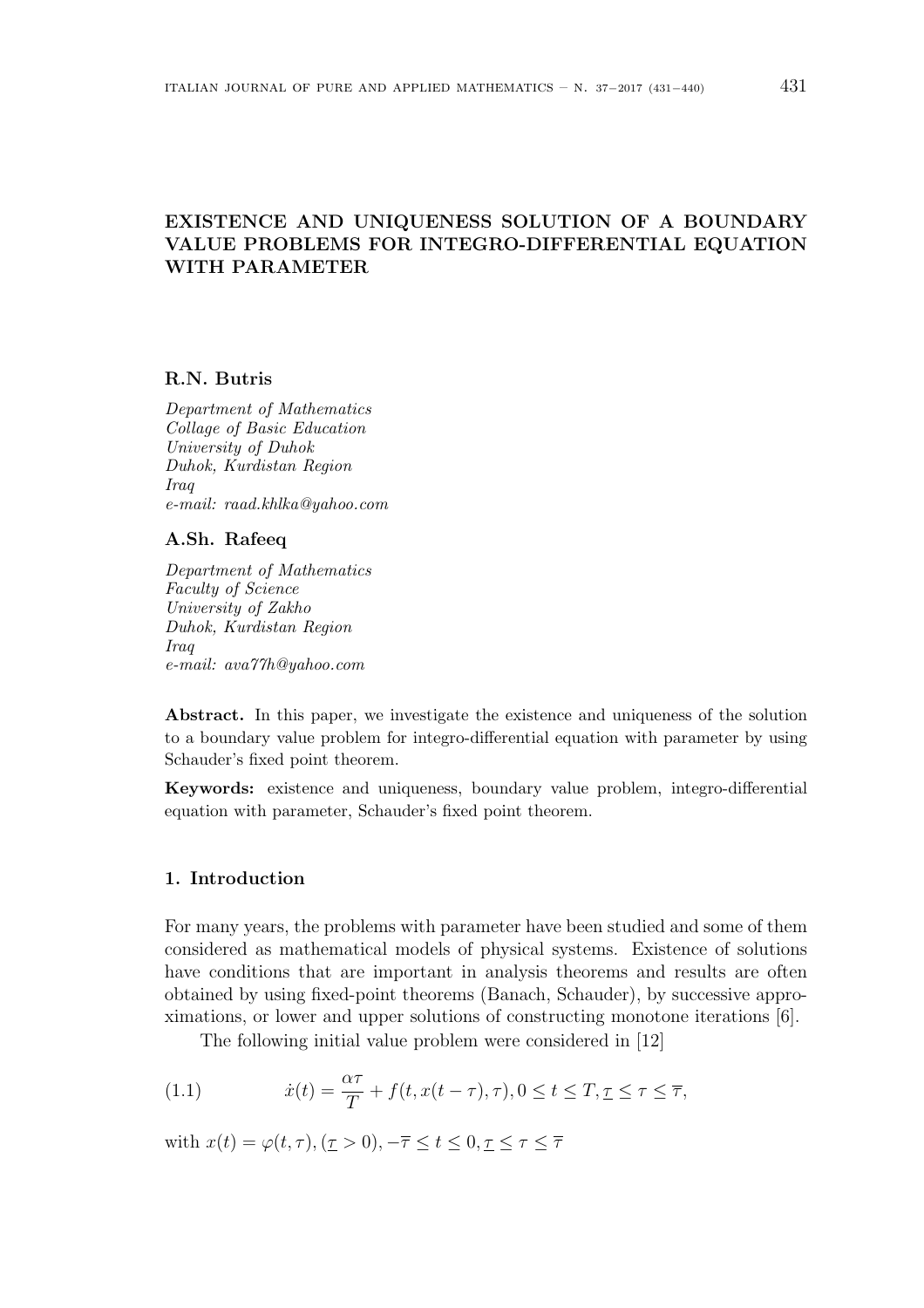This boundary value problem used to find those numbers  $\tau$  in  $[\tau, \bar{\tau}]$  for which problem (1.1) has a solution which satisfies the condition

$$
(1.2) \t\t x(T) = x_T.
$$

In view of Seidov [13], there are some control parameter in which a certain physical process the initial state, speed and phase coordinate of each point of a controlled object depends on *τ* value, so we must choice a value of *τ* such that the object assume a given state at a given time. For related result on the problems with parameters, the reader is referred to [3].

Interesting application of the method also connected with the study of differential equations unresolved with respect to the highest derivative. Furthermore, it suggested that these investigations stimulated the appearance of series of works on the study of such equations see [9]. In [15], the *T*-periodic boundary problem for the integro-differential equation

(1.3) 
$$
\frac{dx}{dt} = f(t, x(t), \frac{dx}{dt}, \int_0^t \varphi(t, s, \frac{dx}{ds}) ds
$$

was considered and for some other related concepts and results one can see [1],  $[10], [14].$ 

In this paper, we consider the initial value problem

(1.4) 
$$
\frac{dx}{dt} = A\lambda + f\left(t, x(t), \lambda, \sum_{i=1}^{\infty} \left(\int_0^t G(t, s) \dot{x}(s) \ ds\right)^i\right)
$$

with  $x(0) = x_0$ , where  $\dot{x}(t) = \frac{dx(t)}{dt}$ ,  $0 \le t \le T$ , *A* is  $(n \times n)$  matrix and  $\lambda$  is a vector of parameters such that  $||\lambda|| \leq \rho$ ,  $(\rho > 0)$ . We will consider sufficient conditions for solvability of the problem (1.4) and for convergence of certain iterative processes to a solution, and also we will use Schauder-Tychonoff fixed point theorem to discuss the existence of the solution of the problem (1.4) and (1.2).

### **2. Preliminaries**

Throughout this work we suppose that  $f(t, x, \lambda, y)$  is continuous in the domain  $[0, T] \times D \times ||\lambda|| \le \rho \times D_1$ , where  $y = \sum_{i=1}^{\infty} (\int_0^t G(t, s) \dot{x}(s) ds)^i$ ,  $D : ||x - x_0|| \le r$ ,  $D_1: ||y|| \leq d$  and *D* and  $D_1$  are closed bounded subset in Euclidean space  $R^n$ . Also assume that  $f(t, x, \lambda, y)$  satisfies the inequalities:

$$
||f(t, x, \lambda, y)|| \le M
$$

$$
(2.2) \quad ||f(t, x_1, \lambda_1, y_1) - f(t, x_2, \lambda_2, y_2)|| \le K_1 ||x_1 - x_2|| + K_2 ||\lambda_1 - \lambda_2|| + K_3 ||y_1 - y_2||
$$

where  $y_n = \sum_{i=1}^{\infty} (\int_0^t G(t, s) \dot{x}_n(s) ds)^i$ ,  $n = 1, 2$ , forall  $t \in [0, T]$  and  $M, K_1, K_2, K_3$ are positive constants. Also,  $G(t, s)$  is  $(n \times n)$  continuous positive matrix such that

$$
\int_0^t ||G(t,s)|| \ ds \le K, \ (K > 0), \ \ S_1 = \sum_{i=1}^\infty K^i M^{i-1} < d,
$$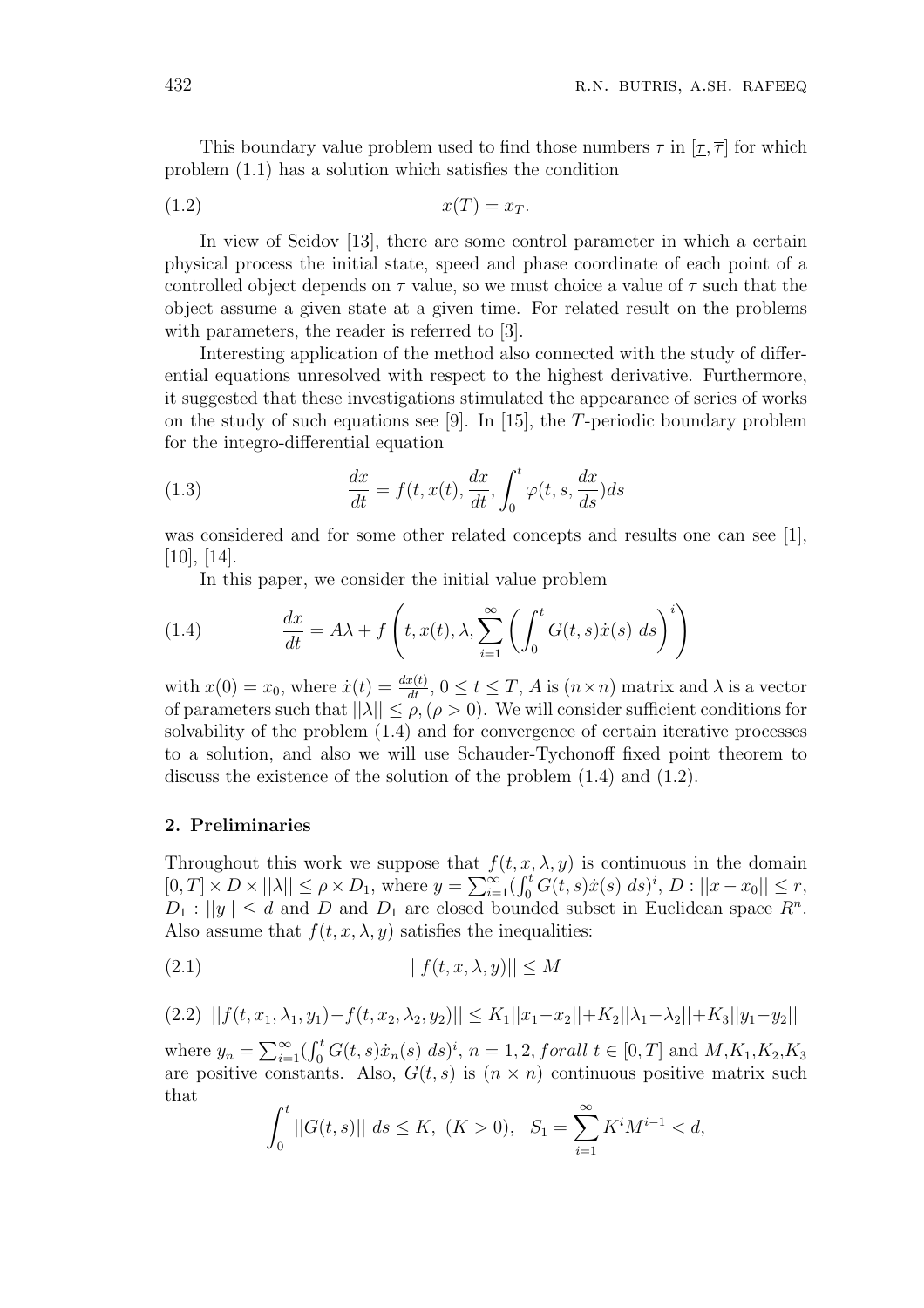(2.3) 
$$
S_2 = \sum_{i=1}^{\infty} \sum_{j=1}^{i} i K^j M^{j-1} < \infty
$$

for all  $t \in [0, T]$ . We define the nonempty sets as follows:

(2.4) 
$$
D_f = D - r, D_{1f} = D_1 - r_1,
$$

where  $r = ||A||\rho T + MT$  and  $r_1 = ||A||\rho + ||M||$  and suppose that the greatest eigenvalue *qmax* of the matrix

$$
Q = \begin{bmatrix} K_1 T & (||A|| + K_2)T & K_3 TS_2 \\ \frac{1}{||A||} K_1 & \frac{1}{||A||} (||A|| + K_2) & \frac{1}{||A||} K_3 S_2 \\ K_1 & ||A|| + K_2 & K_3 S_2 \end{bmatrix}
$$

does not exceed unity, that is,

(2.5) 
$$
q_{max}(Q) = \frac{(a+b+c) + \sqrt{(a+b+c)^2 - 4(ab+ac+bc)}}{2} < 1
$$

where  $a = K_1 T$ ,  $b = \frac{1}{\|A\|} (\|A\| + K_2)$ ,  $c = K_3 S_2$ .

Furthermore, we prove the existence of a solution  $x(t)$  on  $[0, T]$  by using Schauder-Tychonoff fixed point theorem for the equations (1.4) and (1.2), where  $t \in [0, T]$  and  $f(t, x, \lambda, y)$  satisfy the following hypotheses:

- (i) It is continuous positive real valued function on  $[0, T] \times D \times ||\lambda|| \leq \rho \times D_1$ .
- (ii) It is a non increasing in  $x(t)$  for each fixed point  $t \in [0, T]$ .

We define  $B = C^1[0, T]$  is a space of all continuous and continuous derivative, bounded functions  $x(t)$  on  $[0, T]$  with the norm  $||x|| = max_{t \in [0, T]} |x(t)|$ , also define a closed and convex subset *X* of *B* as

$$
X = \{x \in B; ||x(t) - x_0|| \le r, t \in [0, T]\}
$$

**Definition 1** A pair  $(x^*, \lambda^*)$  is called a solution of the problem (1.4) and (1.2), if the function  $x^*(t) \in D$  is defined for  $t \in [0, T]$  satisfies the system (1.4) and conditions  $(1.2)$  for  $||\lambda^*|| < \rho$ .

**Definition 2** [11] A function  $\phi$  defined on an open interval  $(a, b)$  is said to be convex if, for each  $x, y \in (a, b)$  and each  $\mu$ ,  $0 \leq \mu \leq 1$ , we have

$$
\phi(\mu x + (1 - \mu)y \le \mu \phi(x) + (1 - \mu)\phi(y).
$$

**Definition 3** [11] A sequence  $\{f_n\}$  in a normed linear space is said to converge to an element *f* in the space if given  $\epsilon > 0$ , there is an  $N_0$  such that for all  $n \ge N_0$ , we have  $|f_n(x) - f(x)| < \epsilon$ .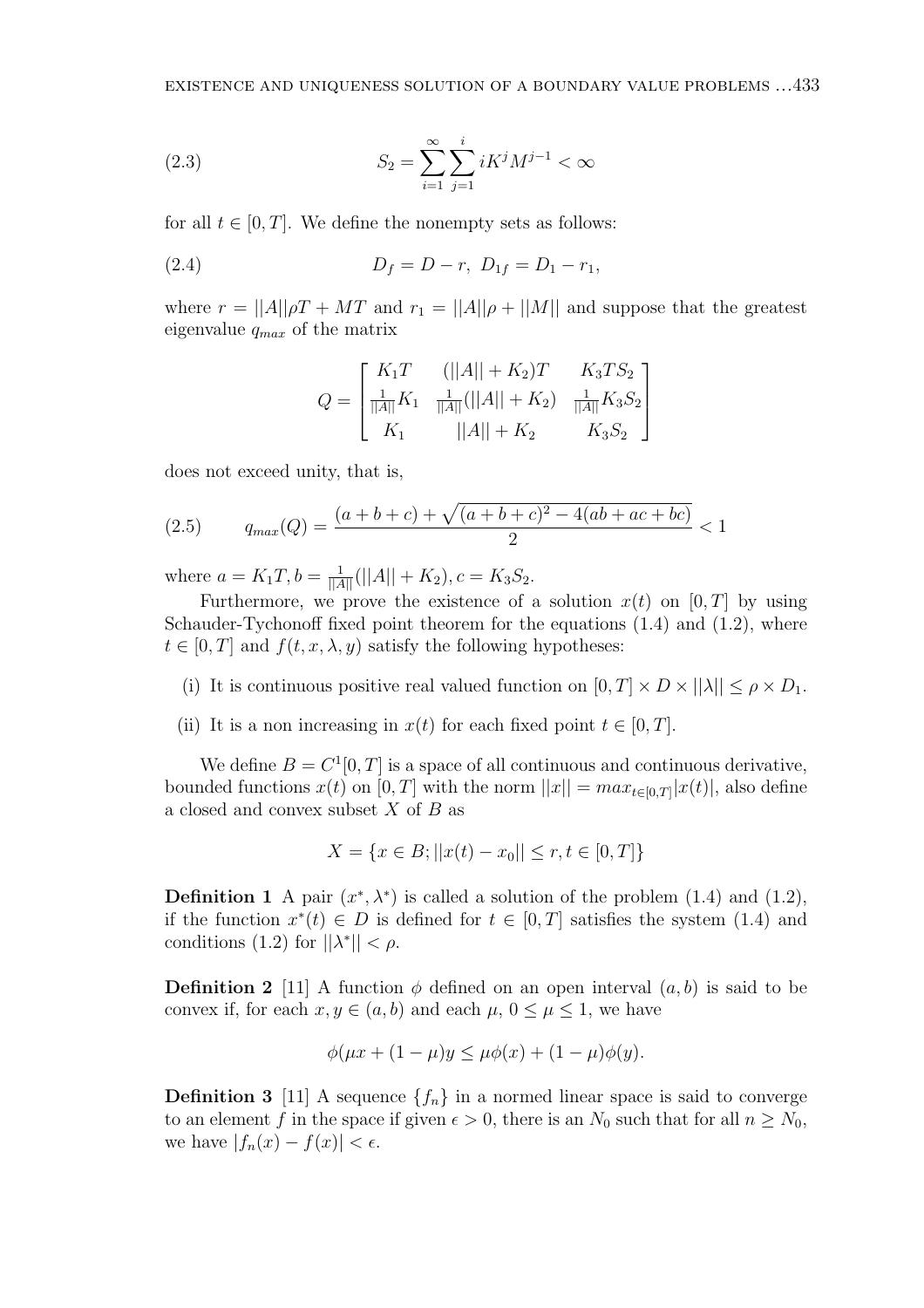**Definition 4** [5] Let  $\{f_n\}_{n=1}^{\infty}$  be a sequence of functions defined on an interval  $\Omega$ , we say that  $\{f_n\}_{n=1}^{\infty}$  is equicontinuous on  $\Omega$ , if for any positive number  $\epsilon$  there exists a positive number  $\delta_{\epsilon}$  (depends on  $\epsilon$  only) such that  $|f_n(x_1) - f_n(x_2)| < \epsilon$ ,  $n \geq 1$  whenever  $|x_1 - x_2| < \delta_{\epsilon}$  for all  $x_1, x_2 \in \Omega$ .

**Definition 5** [4] If *T* maps *V* into itself and  $x_0$  is an element of *V* such that  $T(x_0) = x_0$ , the we say that  $x_0$  is a fixed point of *T*.

**Definition 6** [5] The set  $\Omega$  is said to be compact if every open cover of  $\Omega$  has a finite subcover.

**Definition 7** [5] The closure of  $\Omega$  is the intersection of all close sets which contain Ω.

**Theorem 1** [4] (The Arzela Ascoli Theorem) *Let F be equicontinuous, uniformly bounded family of real valued function f on the interval*  $\Omega = [0, T]$ *. Then F contains a uniformly convergent sequence function fn, converging to a function*  $f \in C(\Omega)$  where  $C(\Omega)$  *denotes the space of all continuous bounded functions on* Ω*. Thus any sequence in F contains a uniformly bounded convergent subsequence on*  $\Omega$  *and consequently F has a compact closure in*  $C(\Omega)$ *.* 

**Theorem 2** [2] (The Mean Value Theorem) *Let a and b be real numbers such that*  $a < b$ *. If*  $f : [a, b] \to R$  *is continuous on* [a, b]*, and*  $f$  *is differentiable at each point in*  $(a, b)$ *, then there is a number c in*  $(a, b)$  *such that*  $f(b) - f(a) = f'(c)(b - a)$ *.* 

**Theorem 3** [7] (Schauder-Tyconoff Fixed Point Theorem) *Let B be a locally convex topological vector space. Let Y be a compact, convex subset of B and T <sup>∗</sup> a continuous map of Y into itself.* Then  $T^*$  *has a fixed point*  $y \in Y$ *, i.e.,*  $T_y^* = y$ *.* 

**Lemma 1** [8] *Let*  $v(x)$  *and*  $y(x)$  *be non negative continuous functions on*  $I = [0, \infty)$ *for which the inequality*  $y(x) \leq c + \int_{x_0}^x v(t)y(t)dt$ , for all  $x \in I$ , holds, where *c is a non negative constant. Then,*  $y(x) \le ce^{\int_{x_0}^x v(t)dt}$ , for all  $x \in I$ .

## **3. Main results**

Firstly, we start from  $x_0 \in D_f$  and  $||\lambda_0|| \leq \rho$ , and constructed by the following iteration for equation  $(1.4)$  and  $(1.2)$ :

$$
(2.6) \t x_{n+1}(t) = x_0 + \int_0^t \left( A\lambda_n + f\left(s, x_n(s), \lambda_n, \sum_{i=1}^\infty \left( \int_0^s G(s, \tau) \dot{x}_n(\tau) \, d\tau \right)^i \right) \right) ds
$$

$$
(2.7) \quad \lambda_{n+1} = \frac{1}{||A||T} \left[ x_T - x_0 - \int_0^T f\left(t, x_n(t), \lambda_n, \sum_{i=1}^\infty \left( \int_0^t G(t, s) \dot{x}_n(s) \, ds \right)^i \right) dt \right]
$$

(2.8) 
$$
\dot{x}_{n+1}(t) = A\lambda_n + f(t, x_n(t), \lambda_n, \sum_{i=1}^{\infty} \left( \int_0^t G(t, s) \dot{x}_n(s) \ ds \right)^i
$$

for all  $0 \le t \le T$ ,  $||\lambda_{n+1}|| \le \rho$ ,  $y_n = \sum_{i=1}^{\infty} \left( \int_0^t G(t,s)\dot{x}_n(s) \, ds \right)^i$ ,  $n = 0, 1, 2, ...,$ we indeed prove the following theorems: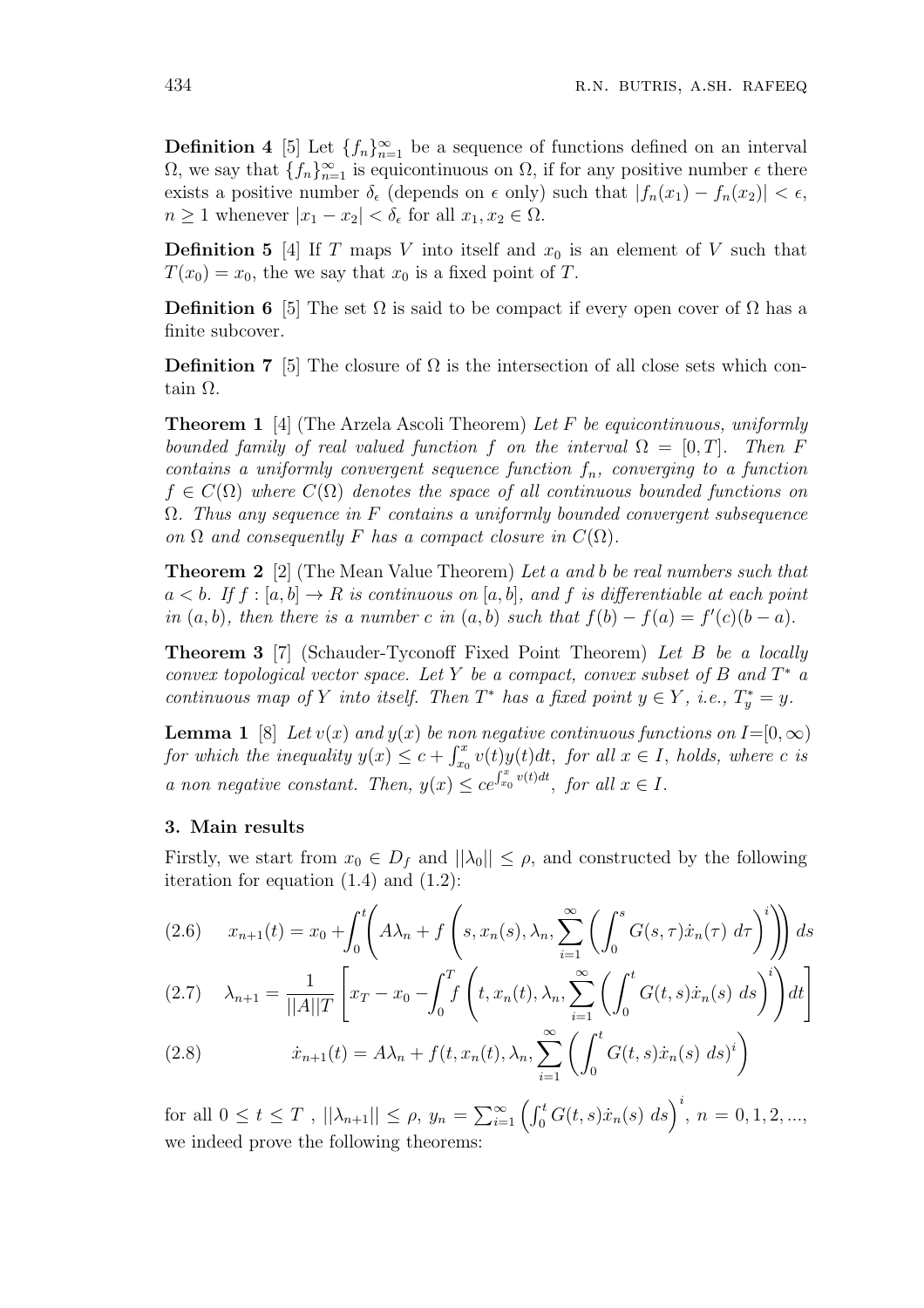**Theorem 4** *Suppose that the function*  $f(t, x, \lambda, y)$  *is continuous in the domain*  $[0, T] \times D \times ||\lambda|| \leq \rho \times D_1$ , and satisfy inequalities (2.1) and (2.2), finally *suppose that for all*  $||\lambda|| \leq \rho$  *and all continuous functions*  $x(t)$  *on*  $[0, T]$  *with ||<i>x*</sup>(*t*) − *x*<sub>0</sub>|| ≤ *r*, *||<i>x*(*t*)|| ≤ *r*<sub>1</sub>*, we have* 

$$
\frac{1}{||A||T}[||x_T - x_0|| + MT] \le \rho
$$

*and*  $(||A||\rho + M)T = r$ ,  $||A||\rho + M = r_1$ , and condition (2.5).

*Then the solution of problem* (1*.*4) *and* (1*.*2) *exists and the successive approximations* (2*.*6)*,* (2*.*7) *and* (2*.*8) *converge to a solution rapidly enough so that*

(2.9) 
$$
\begin{pmatrix} ||x_{n+1}(t) - x^*(t)|| \\ ||\lambda_{n+1} - \lambda^*|| \\ ||\dot{x}_{n+1}(t) - \dot{x}^*(t)|| \end{pmatrix} \le Q^n (E - Q)^{-1} \begin{pmatrix} r \\ 2\rho \\ r_1 \end{pmatrix},
$$

*where*  $E$  *is an*  $n \times n$  *identity matrix.* 

**Proof.** By assumption, we have  $||\lambda_0|| \leq \rho$ ,  $x_0 \in D_f$ , and from (2.6), we have

$$
||x_{n+1}(t) - x_n(t)||
$$
  
\n
$$
= ||x_0 + \int_0^t \left( A\lambda_n + f\left(s, x_n(s), \lambda_n, \sum_{i=1}^{\infty} \left( \int_0^s G(s, \tau) \dot{x}_n(\tau) d\tau \right)^i \right) ds \right. \n-x_0 - \int_0^t \left( A\lambda_{n-1} + f\left(s, x_{n-1}(s), \lambda_{n-1}, \sum_{i=1}^{\infty} \left( \int_0^s G(s, \tau) \dot{x}_{n-1}(\tau) d\tau \right)^i \right) ds \right||
$$
  
\n
$$
\leq ||A||T||\lambda_n - \lambda_{n-1}|| + TK_1||x_n(t) - x_{n-1}(t)|| + TK_2||\lambda_n - \lambda_{n-1}||
$$
  
\n
$$
+ TK_3 \Big\| \sum_{i=1}^{\infty} \left( \int_0^t G(t, s) \dot{x}_n(s) ds \right)^i - \sum_{i=1}^{\infty} \left( \int_0^t G(t, s) \dot{x}_{n-1}(s ds)^i \right) \Big\|
$$
  
\n
$$
\leq TK_1||x_n(t) - x_{n-1}(t)|| + (||A|| + K_2)T||\lambda_n - \lambda_{n-1}||
$$
  
\n
$$
+ TK_3S_2||\dot{x}_n(t) - \dot{x}_{n-1}(t)||.
$$

From the difference  $\lambda_{n+1} - \lambda_n$  and  $\dot{x}_{n+1}(t) - \dot{x}_n(t)$ , we have

$$
||\lambda_{n+1} - \lambda_n|| \le \frac{1}{||A||} K_1 ||x_n(t) - x_{n-1}(t)|| + \left(\frac{1}{||A||} K_2 + 1\right) ||\lambda_n - \lambda_{n-1}||
$$
  
+ 
$$
\frac{1}{||A||} K_3 S_2 ||\dot{x}_n(t) - \dot{x}_{n-1}(t)||
$$
  

$$
||\dot{x}_{n+1}(t) - \dot{x}_n(t)|| \le K_1 ||x_n(t) - x_{n-1}(t)|| + (||A|| + K_2)||\lambda_n - \lambda_{n-1}||
$$
  
+ 
$$
K_3 S_2 ||\dot{x}_n(t) - \dot{x}_{n-1}(t)||
$$

so that

$$
\begin{pmatrix} ||x_{n+1}(t) - x_n(t)|| \\ ||\lambda_{n+1} - \lambda_n|| \\ ||\dot{x}_{n+1}(t) - \dot{x}_n(t)|| \end{pmatrix} \leq \begin{pmatrix} K_1 T & (||A|| + K_2)T & K_3 TS_2 \\ \frac{1}{||A||}K_1 & \frac{1}{||A||}(||A|| + K_2) & \frac{1}{||A||}K_3 S_2 \\ K_1 & ||A|| + K_2 & K_3 S_2 \end{pmatrix} \begin{pmatrix} ||x_n(t) - x_{n-1}(t)|| \\ ||\lambda_n - \lambda_{n-1}|| \\ ||\dot{x}_n(t) - \dot{x}_{n-1}(t)|| \end{pmatrix}
$$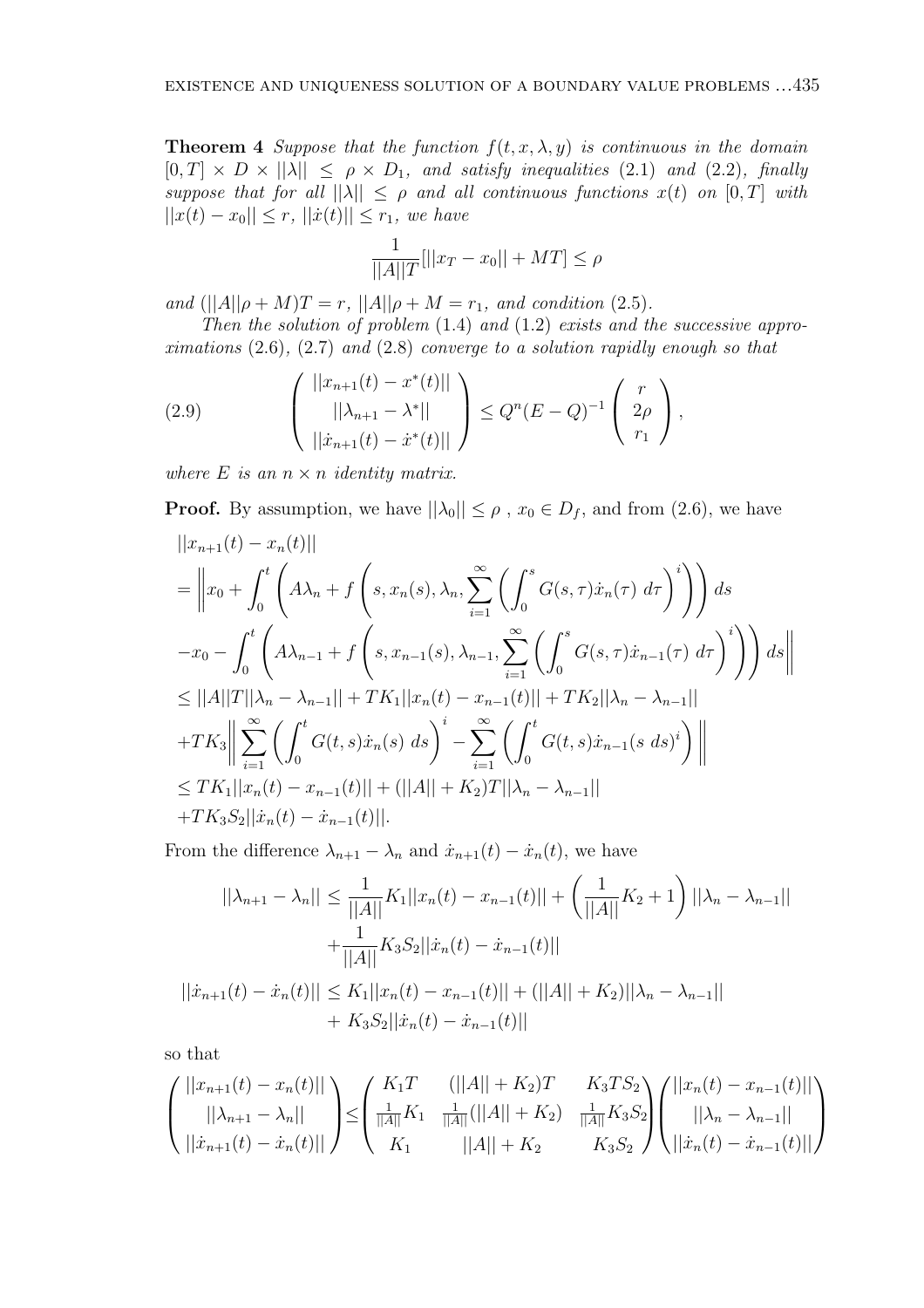If let 
$$
V_{n+1} = \begin{pmatrix} ||x_{n+1}(t) - x_n(t)|| \\ ||\lambda_{n+1} - \lambda_n|| \\ ||\dot{x}_{n+1}(t) - \dot{x}_n(t)|| \end{pmatrix}
$$
,  $n = 0, 1, 2, ...$ , we have  
\n(2.10)  $V_{n+1} \le QV_n \le ... \le Q^nV_1$ , where  $V_1 = \begin{pmatrix} r \\ 2\rho \\ r_1 \end{pmatrix}$ .

From (2*.*10), the following inequality

$$
\begin{pmatrix} ||x_{n+k}(t) - x_n(t)|| \\ ||\lambda_{n+k} - \lambda_n|| \\ ||\dot{x}_{n+k}(t) - \dot{x}_n(t)|| \end{pmatrix} \le \sum_{i=0}^{k-1} Q^{n+i} V_1,
$$

holds for all  $k > 1$  and  $t \in [0, T]$ . But the maximum eigenvalue of the matrix  $Q$  is assumed to lie within the circle of a unit radius, i.e.,  $q_{max} < 1$ , which implies that

$$
\sum_{i=0}^{k-1} Q^{n+i} \le Q^m \sum_{i=0}^{\infty} Q^i \le Q^n (E - Q)^{-1}
$$

and  $\lim_{n\to\infty} Q^n = 0$ , then the sequences  $\{x_n(t)\}_{n=1}^{\infty}$ ,  $\{\lambda_n\}_{n=1}^{\infty}$ ,  $\{\dot{x}_n(t)\}_{n=1}^{\infty}$  converge. Then let  $\lim_{n \to \infty} x_n(t) = x^*(t)$ ,  $\lim_{n \to \infty} \lambda_n = \lambda^*$  and  $\lim_{n \to \infty} \dot{x}_n(t) = \dot{x}^*(t)$ . If we take the limit in (2*.*6) and (2*.*7) we obtain

$$
(2.11) \t x^*(t) = x_0 + \int_0^t \left( A\lambda^* + f\left(s, x^*(s), \lambda^*, \sum_{i=1}^\infty \left( \int_0^s G(s, \tau) \dot{x}^*(\tau) d\tau \right)^i \right) \right) ds
$$
  

$$
(2.12) \t \lambda^* = \frac{1}{||A||T} \left( x_T - x_0 - \int_0^T f\left(t, x^*(t), \lambda^*, \sum_{i=1}^\infty \left( \int_0^t G(t, s) \dot{x}^*(s) ds \right)^i \right) dt \right).
$$

Mean that the pair  $(x^*(t), \lambda^*)$  is a solution of problem (1.4) and (1.2). It is easy to see that the speed of convergence of (2*.*6) and (2*.*7) is validly described by (2*.*5), the theorem is proved. π

**Remark 1** By analogous arguments, we call shaw that the following iteration process converges to a solution of (1*.*4) and (1*.*2)

$$
x_{n+1}(t) = x_0 + \int_0^t \left( A\lambda_n + f\left(s, x_n(s), \lambda_n, \sum_{i=1}^\infty \left( \int_0^s G(s, \tau) \dot{x}_n(\tau) \, d\tau \right)^i \right) \right) ds,
$$
  

$$
\lambda_{n+1} = \frac{1}{||A||T} \left( x_T - x_0 - \int_0^T f(t, x_n(t), \lambda_n, \sum_{i=1}^\infty \left( \int_0^t G(t, s) \dot{x}_n(s) \, ds \right)^i) dt \right),
$$

for all  $0 \le t \le T$ ,  $x_0 \in D_f$ ,  $||\lambda|| \le \rho$ ,  $n = 0, 1, 2, ...$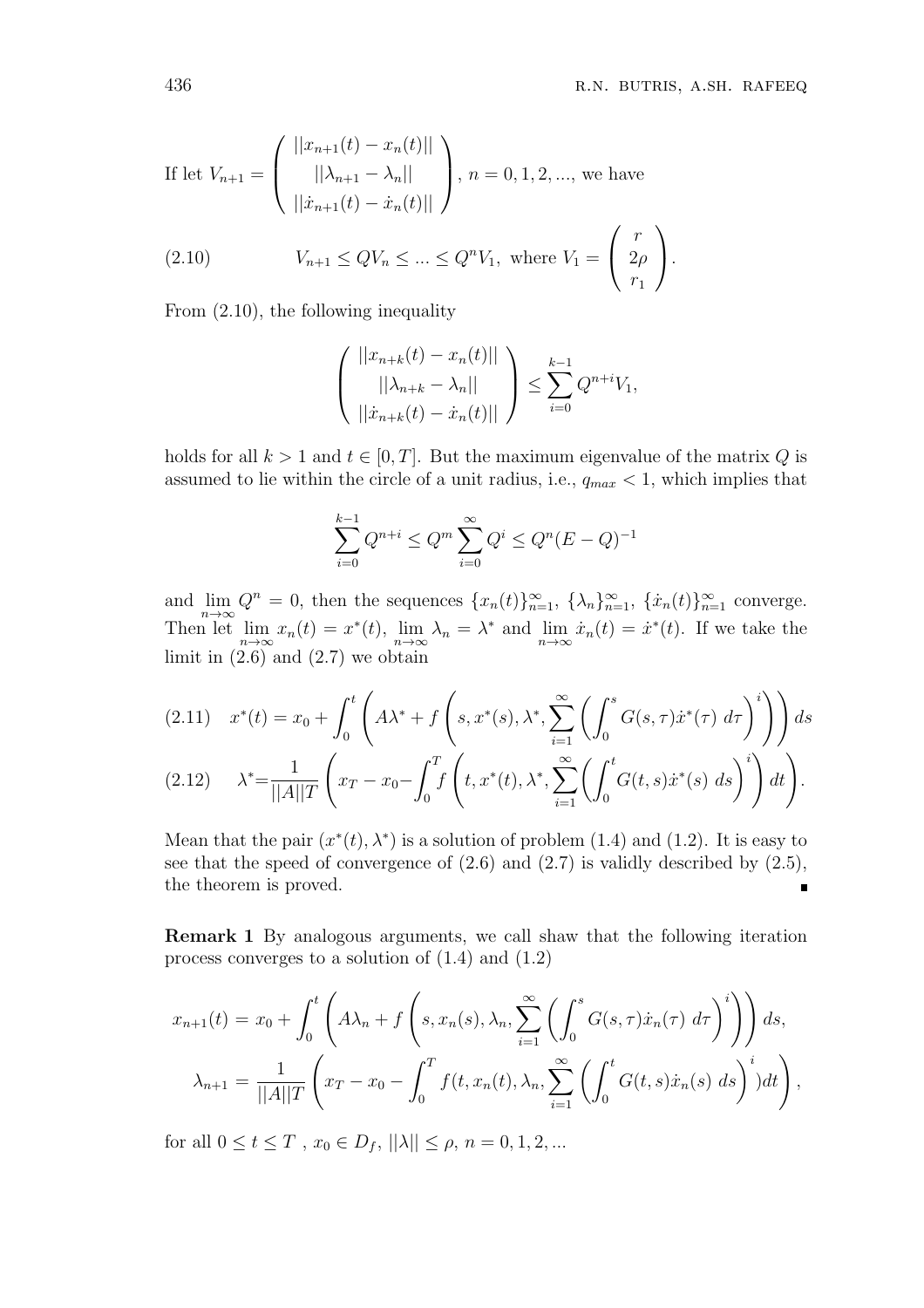Secondly, the solution of the initial value problem (1.4) for each  $||\lambda|| \leq \rho$  will be denoted by  $x(t, \lambda)$ , suppose that  $||x(t) - x_0|| \leq r$ , then we have  $||\lambda|| \leq \rho$  and all continuous functions  $x(t)$  on  $[0, T]$  with  $||x(t) - x_0|| \leq r$ ,  $||\dot{x}(t)|| \leq r_1$ , we have

$$
(2.13) \quad x(t,\lambda) = x_0 + \int_0^t \left( A\lambda + f\left(s, x(s,\lambda), \lambda, \sum_{i=1}^\infty \left( \int_0^s G(s,\tau) \dot{x}(\tau,\lambda) \, d\tau \right)^i \right) \right) ds
$$

with  $x(0) = x_0$ , and for all  $0 \le t \le T$ ,  $x_0 \in D_f$ .

**Lemma 2** *Suppose that the continuous function*  $f(t, x, \lambda, y)$  *satisfies conditions* (2*.*1) *and* (2*.*2)*. Then the solution of* (2*.*13) *satisfies the bound.*

$$
(2.14) \quad ||x(t, \lambda_1) - x(t, \lambda_2)|| \le e^{K_1(1 + K_3 S_2 L)} [T(||A|| + K_2)(1 + K_3 S_2 L)] ||\lambda_1 - \lambda_2||
$$
  
where  $L = \frac{1}{1 - K_3 S_2}$ .

**Proof.** From (2*.*13), we have

$$
||x(t, \lambda_1) - x(t, \lambda_2)||
$$
  
=  $\left||x_0 + \int_0^t \left(A\lambda_1 + f\left(s, x(s, \lambda_1), \lambda_1, \sum_{i=1}^\infty \left(\int_0^s G(s, \tau) \dot{x}(\tau, \lambda_1) d\tau\right)^i\right)\right) ds$   

$$
-x_0 - \int_0^t \left(A\lambda_2 + f\left(s, x(s, \lambda_2), \lambda_2, \sum_{i=1}^\infty \left(\int_0^s G(s, \tau) \dot{x}(\tau, \lambda_2) d\tau\right)^i\right)\right) ds\right||
$$

so

(2.15)  
\n
$$
||x(t, \lambda_1) - x(t, \lambda_2)|| \le (||A|| + K_2)T||\lambda_1 - \lambda_2||
$$
\n
$$
+ K_1 \int_0^t ||x(s, \lambda_1) - x(s, \lambda_2)||ds
$$
\n
$$
+ K_3 S_2 \int_0^t ||\dot{x}(s, \lambda_1) - \dot{x}(s, \lambda_2)||ds.
$$

Differentiate equation (2*.*13), then we have

$$
||\dot{x}(t, \lambda_1) - \dot{x}(t, \lambda_2)|| \le (||A|| + K_2)||\lambda_1 - \lambda_2|| + K_1||x(t, \lambda_1) - x(t, \lambda_2)|| + K_3S_2||\dot{x}(t, \lambda_1) - \dot{x}(t, \lambda_2)||,
$$

then

 $(2.16)$   $||\dot{x}(t,\lambda_1)-\dot{x}(t,\lambda_2)|| \leq (||A||+K_2)L||\lambda_1-\lambda_2||+K_1L||x(t,\lambda_1)-x(t,\lambda_2)||ds.$ Substituting (2*.*16) in (2*.*15), we get

$$
||x(t, \lambda_1) - x(t, \lambda_2)|| \le T(||A|| + K_2)(1 + K_3 S_2 L) ||\lambda_1 - \lambda_2||
$$
  
+K<sub>1</sub>(1 + K<sub>3</sub>S<sub>2</sub>L)  $\int_0^t ||x(s, \lambda_1) - x(s, \lambda_2)||ds$ .

Therefore, from the lemma 2.10, we obtain

$$
||x(t, \lambda_1) - x(t, \lambda_2)|| \le e^{K_1(1 + K_3 S_2 L)} [T(||A|| + K_2)(1 + K_3 S_2 L)] ||\lambda_1 - \lambda_2||.
$$

 $\blacksquare$ 

The lemma is proved.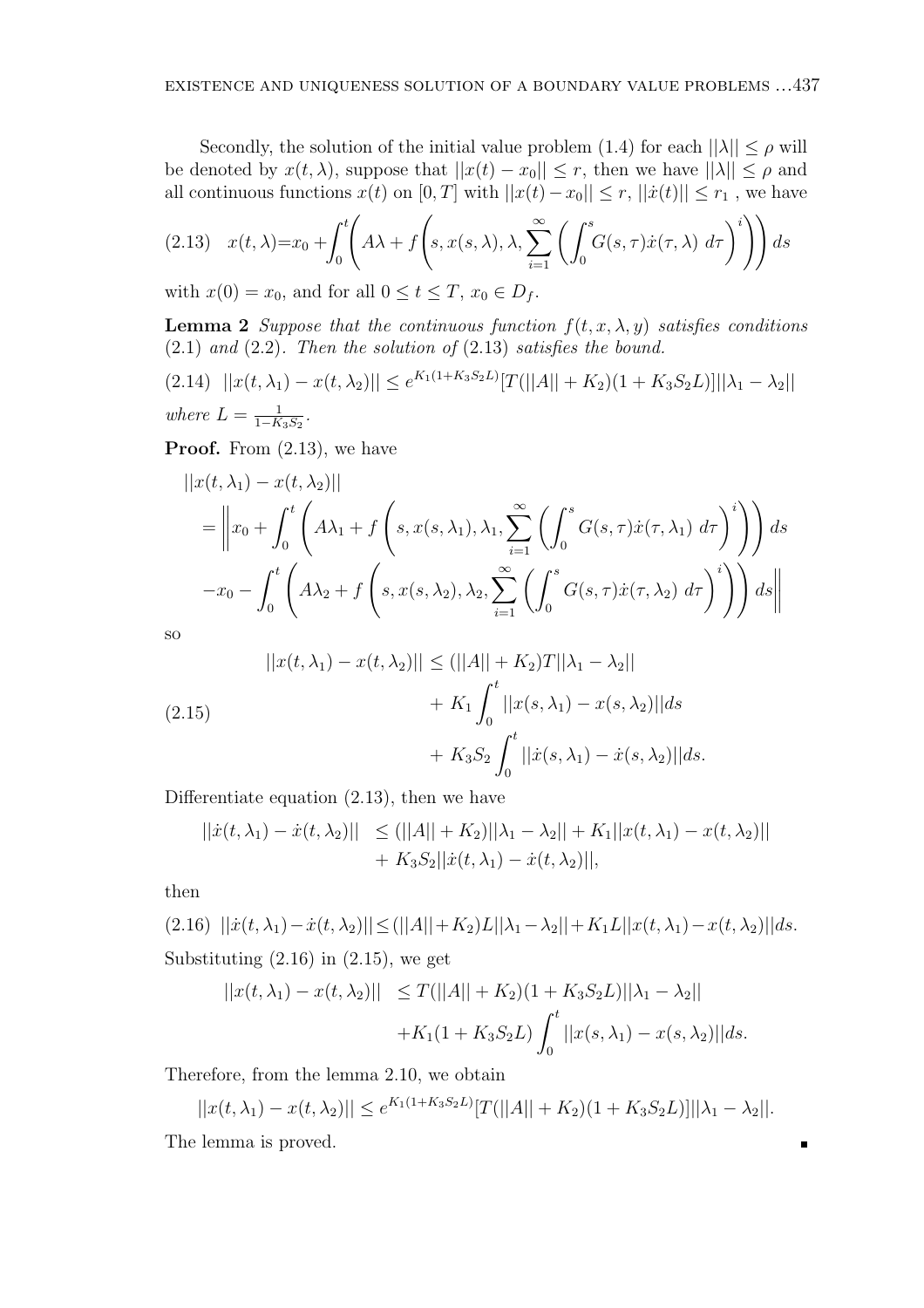**Remark 2** Solvability of problem (1*.*4) and (1*.*2) is equivalent to solvability of the equation

$$
\lambda = \frac{1}{||A||T} \left( x_T - x_0 - \int_0^T f\left(t, x(t), \lambda, \sum_{i=1}^{\infty} \left(\int_{-\infty}^t G(t, s) \dot{x}(s) \ ds\right)^i \right) dt \right).
$$

Here  $x(t, \lambda)$  is the solution of (2.13) corresponding to the value  $||\lambda|| < \rho$ .

**Theorem 5** Let the function  $f(t, x, \lambda, y)$  of problem (1.4) satisfy (2.1) and (2.2) *and hypotheses* (i) *and* (ii) *and all continuous function*  $x(t)$  *with*  $||x(t) - x_0|| \leq r$ , *we have*

$$
\left\| \frac{1}{||A||T} \left[ x_T - x_0 - \int_0^T f\left(t, x(t), \lambda, \sum_{i=1}^{\infty} \left( \int_0^t G(t, s) \dot{x}(s) \ ds\right)^i \right) dt \right] \right\| \le \rho.
$$

*Then, problem* (1*.*4) *and* (1*.*2) *has at least one solution.*

**Proof.** Let *X* be a subset of *B*, for  $x(t) \in X$ , we define the norm  $||x|| =$ max *t∈*[0*,T*]  $|x(t)|$  and the map  $T^*$  :  $B \to B$  defined by

$$
T_{x(t)}^* = x_0 + \int_0^t \left( A\lambda + f\left(s, x(s), \lambda, \sum_{i=1}^\infty \left( \int_0^s G(s, \tau) \dot{x}(\tau) \, d\tau \right)^i \right) \right) ds
$$

for all  $0 \le t \le T$ ,  $||\lambda|| \le \rho$  in order to apply Schauder-Tychonoff fixed point theorem, we should prove the following steps:

**Step 1.** *T*<sup>\*</sup> maps *X* into itself. Since  $f(t, x, \lambda, y)$  is continuous on  $[0, T] \times D \times ||\lambda||$  $\leq \rho \times D_1$  then  $\int_0^t f(t, x, \lambda, y) ds$  is also continuous, so  $T^*_{x(t)}$  is continuous, then

$$
||x_0|| - r \le ||T_{x(t)}||
$$
  
=  $\left| x_0 + \int_0^t \left( A\lambda + f\left(s, x(s), \lambda, \sum_{i=1}^\infty \left( \int_0^s G(s, \tau) \dot{x}(\tau) d\tau \right)^i \right) \right) ds \right\|$ .  

$$
\le ||x_0|| + ||A||\rho T + ||M||T = ||x_0|| + r
$$

Thus,  $T^*_{x(t)} \in X$ , that is,  $T^*$  maps  $X$  into itself.

**Step 2.**  $T^*$  is continuous mapping on *X*. Let  $\{x_n\}_{n=1}^{\infty}$  be a sequence in *X* that converges to  $x(t) \in B$ , but *X* is closed subset of *B*, so  $x(t) \in X$  consider

$$
||T_{x_n(t)}^* - T_{x(t)}^*|| \le (||A|| + K_2)T||\lambda_n - \lambda|| + K_1T||x_n(t) - x(t)||ds
$$
  
+  $K_3S_2T||\dot{x}_n(t) - \dot{x}(t)||ds.$ 

Since  $f(t, x, \lambda, y)$  is continuous function and the sequences  $\{x_n(t)\}_{n=1}^{\infty}$ ,  $\{\lambda_n\}_{n=1}^{\infty}$ and  $\{x_n(t)\}_{n=1}^{\infty}$  converge to  $x(t)$ ,  $\lambda$  and  $\dot{x}(t)$  respectively, meaning that

$$
\max_{t \in [0,T]} ||x_n(t) - x(t)|| \to 0, ||\lambda_n - \lambda|| \to 0 \text{ and } \max_{t \in [0,T]} ||\dot{x}_n(t) - \dot{x}(t)|| \to 0, \text{ as } n \to \infty,
$$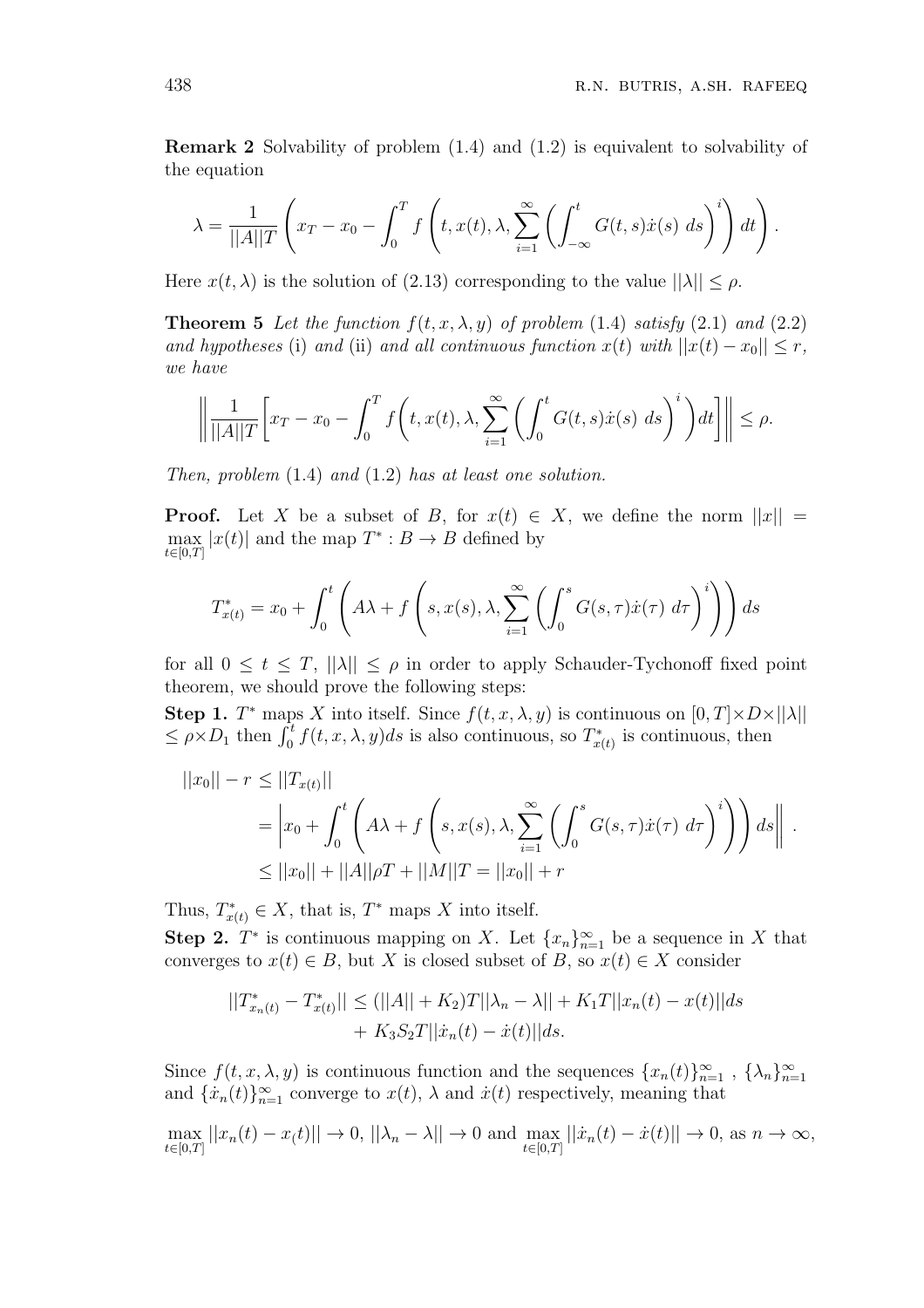then

$$
\lim_{n \to \infty} ||T_{x_n(t)}^* - T_{x(t)}^*|| = 0.
$$

Therefore,  $T^*$  is a continuous mapping on  $X$ .

**Step 3.** The closure of  $T^*X = \{T^*_{x(t)}; x(t) \in X\}$  is compact.

To prove Step 3, we will prove that the family *T <sup>∗</sup>X* is uniformly bounded and equicontinuous, *T <sup>∗</sup>X* is uniformly bounded as shown in Step 1. For proving the equicontinuous, since  $||x(t) - x_0|| \leq r$ , and  $f(t, x, \lambda, y)$  is non increasing in  $x(t)$ , hence we have

$$
||T_{x(t)}^{*}|| = ||A\lambda + f\left(t, x(t), \lambda, \sum_{i=1}^{\infty} \left(\int_0^t G(t, s) \dot{x}(s) \, ds\right)^i\right)|| \le ||A||\rho + ||M|| = r_1.
$$

Choose  $\delta = \frac{\epsilon}{r_1}$  $\frac{\epsilon}{r_1}$ ,  $\epsilon$  > 0, for  $t_1, t_2 \in [0, T]$ , such that  $t_1 < t_2$ , with  $|t_1 - t_2| < \delta$ , then by using the mean value theorem, there exists a number  $b \in (t_1, t_2)$  such that

$$
||T_{x(t_1)}^* - T_{x(t_2)}^*|| = ||z'(b)|| |t_1 - t_2| < r_1 \delta = \epsilon.
$$

This inequality proves that the family  $T^*X$  is equicontinuous, since  $\delta$  is independent of  $t_1, t_2$  and  $x(t) \in X$ , thus by Ascoli-Arzelà theorem,  $T^*X$  has compact closure. In view of Step 1, Step 2 and Step 3, the Schauder-Tychonoff fixed point theorem shows that  $T^*$  has at least one fixed  $x(t) \in X$  that is  $T^*_{x(t)} = x(t)$  for all  $t \in [0, T]$  so  $x(t)$  is a solution of the problem  $(1.4)$  and  $(1.2)$ .

**Theorem 6** *Suppose that the function*  $f(t, x, \lambda, y)$  *satisfies all conditions of Theorem* 3*.*1 *and condition*(2*.*5)*. Then, problem* (1*.*4) *and* (1*.*2) *has at most one solution in the region*  $0 \le t \le T$ ,  $||\lambda|| \le \rho$ ,  $||x(t) - x_0|| \le r$ .

**Proof.** Suppose that the exist two solutions of (1.4) and (1.2) called  $(u_1, \lambda_1)$  and  $(u_2, \lambda_2)$ . Then, we have

$$
\frac{du_1(t)}{dt} = A\lambda + f\left(t, u_1(t), \lambda, \sum_{i=1}^{\infty} \left(\int_0^t G(t, s) \dot{u}_1(s) \, ds\right)^i\right), \ u_1(0) = u_0, \ 0 \le t \le T
$$
\n
$$
\frac{du_2(t)}{dt} = A\lambda + f\left(t, u_2(t), \lambda, \sum_{i=1}^{\infty} \left(\int_0^t G(t, s) \dot{u}_2(s) \, ds\right)^i\right), \ u_2(0) = u_0, \ 0 \le t \le T.
$$
\nFrom the hand, here, we have

From the hypotheses, we have

$$
\begin{pmatrix} ||u_1(t) - u_2(t)|| \\ ||\lambda_1 - \lambda_2|| \\ ||u_1(t) - u_2(t)|| \end{pmatrix} \leq \begin{pmatrix} K_1T & (||A|| + K_2)T & K_3TS_2 \\ \frac{1}{||A||}K_1 & \frac{1}{||A||}(||A|| + K_2) & \frac{1}{||A||}K_3S_2 \\ K_1 & ||A|| + K_2 & K_3S_2 \end{pmatrix} \begin{pmatrix} ||u_1(t) - u_2(t)|| \\ ||\lambda_1 - \lambda_2|| \\ ||u_1(t) - u_2(t)|| \end{pmatrix}.
$$

Let  $W =$  $\sqrt{ }$  $\mathcal{L}$ *||u*1(*t*) *− u*2(*t*)*||*  $||\lambda_1 - \lambda_2||$  $||\dot{u}_1(t) - \dot{u}_2(t)||$  $\setminus$ , then we have  $W \le QW \le ... \le Q^nW$ . Since

 $q_{max}$  < 1, we conclude that  $\lambda_1 = \lambda_2$  and  $u_1(t) = u_2(t)$ , which means that the solution of  $(1.4)$  and  $(1.2)$  is unique.